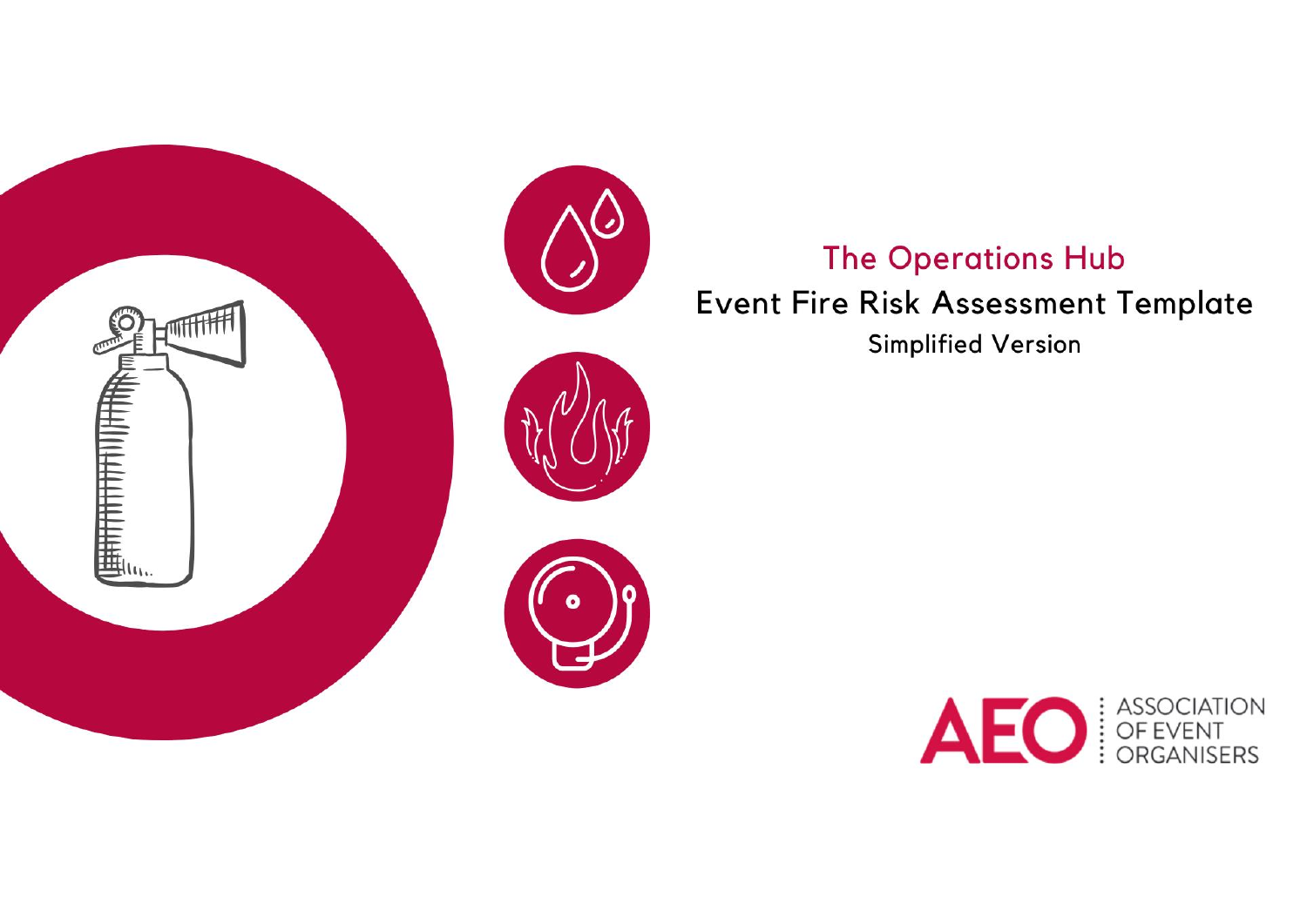Event: Date: 2

# **Event Fire Risk Assessment Template – Simplified Version**

| Event                          | <b>Tenancy Dates:</b>                           | Venue:                                                                                      |
|--------------------------------|-------------------------------------------------|---------------------------------------------------------------------------------------------|
|                                | <b>Build up:</b><br>Open:<br><b>Break down:</b> | Halls in use:                                                                               |
|                                |                                                 | Rooms in use:                                                                               |
| Risk assessment undertaken by: | <b>Event Director:</b>                          | <b>Distribution:</b>                                                                        |
|                                |                                                 | e.g.<br><b>Event Management Team</b><br>$\bullet$                                           |
| Signed:<br>Date:               | Signed:<br>Date:                                | <b>Floor Managers</b><br>$\bullet$<br><b>Contractors</b><br>$\bullet$<br>Venue<br>$\bullet$ |

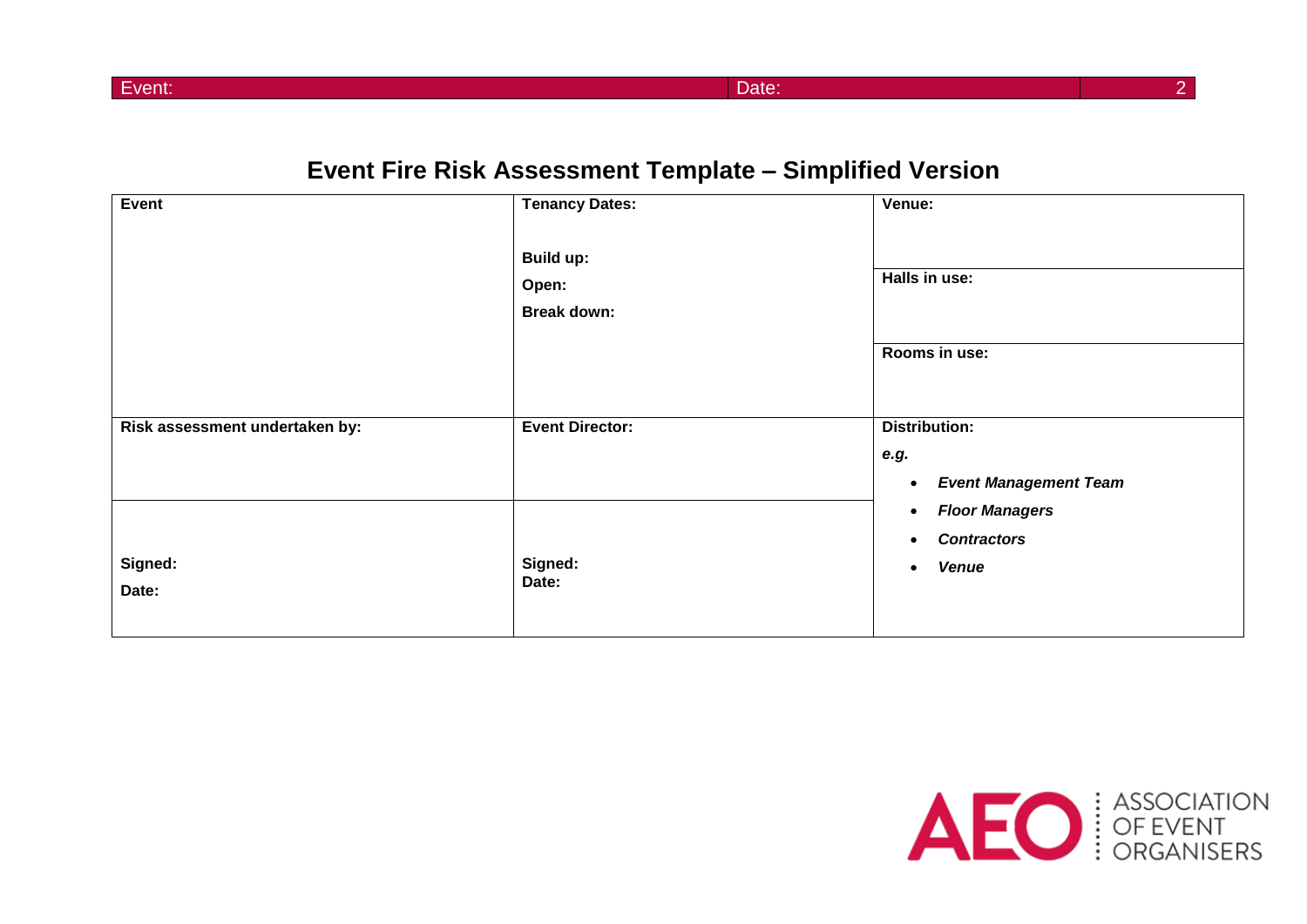| Event:                              |                               | Date:                                  | 3 <sup>°</sup>                               |
|-------------------------------------|-------------------------------|----------------------------------------|----------------------------------------------|
| <b>Hazard</b>                       | <b>Risk</b><br>Level<br>L/M/H | <b>Fire Safety Prevention Controls</b> | <b>Revised</b><br><b>Risk Level</b><br>L/M/H |
| <b>Sources of Ignition and Heat</b> |                               |                                        |                                              |
|                                     |                               |                                        |                                              |
|                                     |                               |                                        |                                              |
| <b>Sources of Fuel</b>              |                               |                                        |                                              |
|                                     |                               |                                        |                                              |
|                                     |                               |                                        |                                              |

# **Key**

| High = Unacceptably High Risk - Further control | $\blacksquare$ Medium = Moderate Risk – Reduce risk further if | $\blacksquare$ Low = Acceptable Risk – No further controls |
|-------------------------------------------------|----------------------------------------------------------------|------------------------------------------------------------|
| needed                                          | practical                                                      | needed                                                     |
|                                                 |                                                                |                                                            |